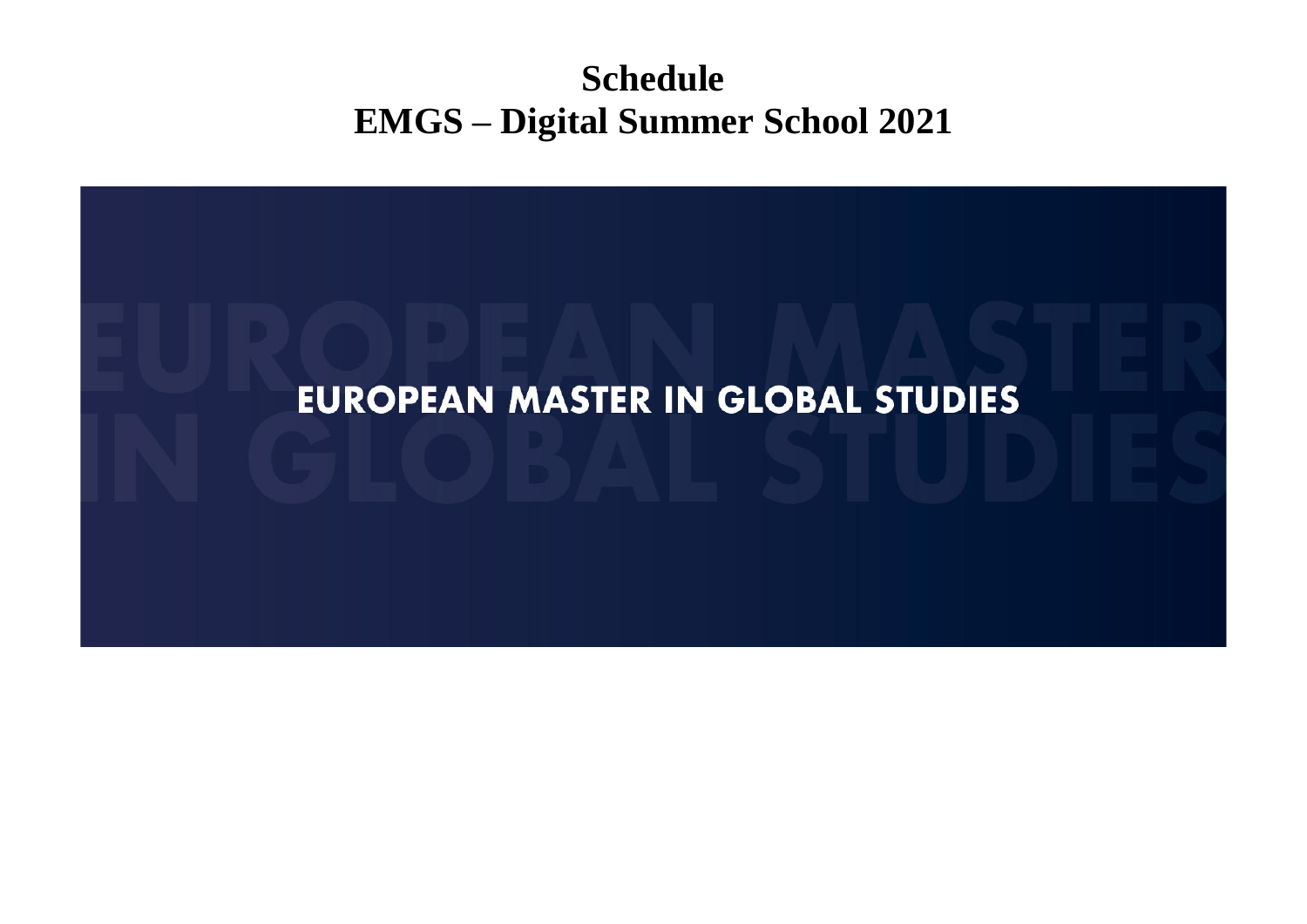| July $1st$ (Thursday) |                                                                                                     |                                                                                                                               |
|-----------------------|-----------------------------------------------------------------------------------------------------|-------------------------------------------------------------------------------------------------------------------------------|
| <b>Time</b>           | <b>Agenda</b>                                                                                       | <b>Room / Zoom links /remarks</b>                                                                                             |
| $10:00 - 10:45$       | <b>Opening</b>                                                                                      | https://uni-leipzig.zoom.us/j/61955336685?pwd=MWVwTS9SS0VabVdjV3lVZEhGVXVYQT09<br>Meeting-ID: 619 5533 6685, Passcode: 151688 |
|                       | by Michael Kluth (Roskilde) and Matthias Middell (Leipzig)                                          |                                                                                                                               |
|                       |                                                                                                     | Please note the opening will be recorded                                                                                      |
| $10:45 - 11:00$       | <b>Break</b>                                                                                        |                                                                                                                               |
| $11:00 - 13:00$       | <b>Keynote:</b>                                                                                     | same as above                                                                                                                 |
|                       | "Gender inequalities, emancipatory projects and women's                                             | Please note the keynote (but not the discussion) will be recorded                                                             |
|                       | transnational activism in the global history of the 20th century"                                   |                                                                                                                               |
|                       | by Assoc. Prof. Yulia Gradskova (Stockholm University)                                              |                                                                                                                               |
|                       | and discussion (moderation: Ruth Ennis, Leipzig)                                                    |                                                                                                                               |
| $13:00 - 16:00$       | <b>Break</b>                                                                                        |                                                                                                                               |
| $16:00 - 18:00$       | Podium:                                                                                             | same as above                                                                                                                 |
|                       | Life in the post-pandemic world: How will the experience with Covid                                 | Please note the introductory comments by the panelists will be recorded                                                       |
|                       | 19 influence teaching and studying in the future?                                                   |                                                                                                                               |
|                       |                                                                                                     |                                                                                                                               |
|                       | Panelists: Kairylai Abdullaeva (1 <sup>st</sup> year), Aaron Mallari (1 <sup>st</sup> year), Isabel |                                                                                                                               |
|                       | Ladrón Arroyo (2 <sup>nd</sup> year), Sara Michielsen (1 <sup>st</sup> year), Natasha Ortolan       |                                                                                                                               |
|                       | Ervilha (1 <sup>st</sup> year), Julie Carlier (Ghent), Katarina Ristic (Leipzig),                   |                                                                                                                               |
|                       | Tirthankar Roy (LSE), Michael Kluth (Roskilde), Martina Kaller                                      |                                                                                                                               |
|                       | (Vienna), Justyna Arendarska (Wroclaw), Joseph Mbongue (Yaounde)                                    |                                                                                                                               |
|                       | Moderation: Stephan Kaschner (Leipzig)                                                              |                                                                                                                               |
| $18:00 - 19:00$       | <b>Break</b>                                                                                        |                                                                                                                               |
| 19:00                 | <b>Meeting at Gather Town</b>                                                                       | https://gather.town/i/l0x2W03s                                                                                                |
|                       |                                                                                                     |                                                                                                                               |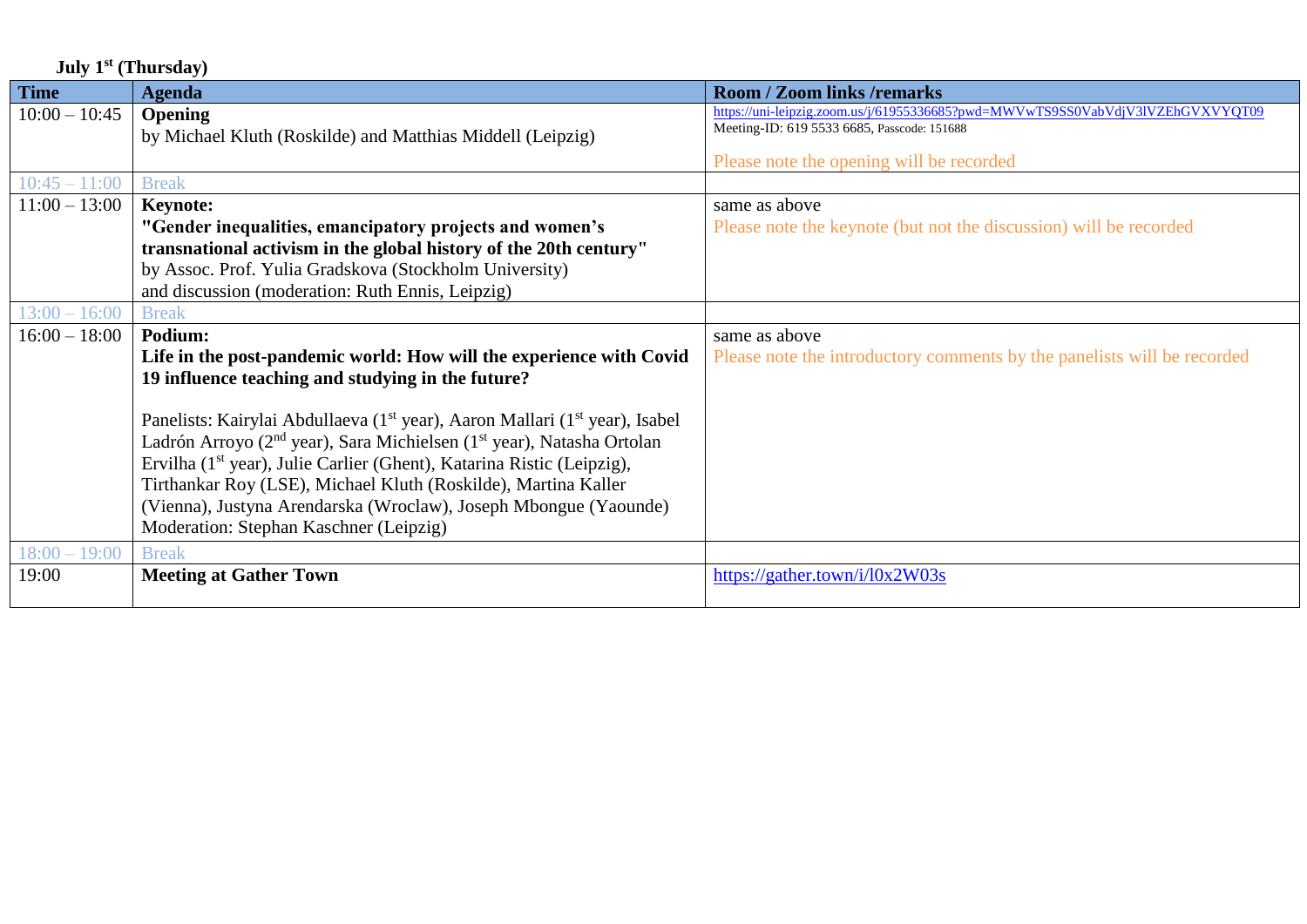|  |  | <b>July 2nd (Friday)</b> |  |
|--|--|--------------------------|--|
|--|--|--------------------------|--|

| <b>Time</b>     | <b>Agenda</b>                                                                                                                                                                                                                                                                                                                                                                                                                                                                                                                                                                                                                                                                                                                                                                                 | Room/zoom link/remarks                                                                                                                                                                                                                                                                                                                                                                                                                                                                                                                                                                                                                                                                                                                                                                                       |
|-----------------|-----------------------------------------------------------------------------------------------------------------------------------------------------------------------------------------------------------------------------------------------------------------------------------------------------------------------------------------------------------------------------------------------------------------------------------------------------------------------------------------------------------------------------------------------------------------------------------------------------------------------------------------------------------------------------------------------------------------------------------------------------------------------------------------------|--------------------------------------------------------------------------------------------------------------------------------------------------------------------------------------------------------------------------------------------------------------------------------------------------------------------------------------------------------------------------------------------------------------------------------------------------------------------------------------------------------------------------------------------------------------------------------------------------------------------------------------------------------------------------------------------------------------------------------------------------------------------------------------------------------------|
| $10:00 - 11:00$ | <b>Meeting with 2nd Year University</b><br>Leipzig and Vienna (already at 8:45 am)<br>Ghent (already at 9 am)<br>LSE (11:30 am)                                                                                                                                                                                                                                                                                                                                                                                                                                                                                                                                                                                                                                                               | Ghent:<br>https://ugent-be.zoom.us/j/94130800862?pwd=TWx6cjFTaitGNGdJTkdCZmhFTU9QUT09<br>Meeting ID: 941 3080 0862, Passcode: 2UikwNjS<br>Leipzig:<br>https://uni-<br>leipzig.zoom.us/j/66509919721?pwd=UU51ZjI2K2dhOVNaME42RHI3Ml15Zz09<br>Meeting-ID: 665 0991 9721, Passcode: 106459<br>London:<br>https://lse.zoom.us/j/82140125151?pwd=Tkx2eVpyNUNhNIVjOHVybmRXS2U4Zz09<br>Meeting ID: 821 4012 5151, Passcode: 947571<br>Roskilde:<br>https://ruc-dk.zoom.us/j/66176388840?pwd=di83NG1sK2k1dCtzblFkaW8xMW1aQT09<br>Meeting ID: 661 7638 8840, Passcode: 933213<br>Vienna:<br>https://univienna.zoom.us/j/94924429473?pwd=SlcyK1hJaEV4OFcrSXdENTluYkkzZz09<br>Meeting ID: 949 2442 9473, Passcode: 787197<br>Wroclaw:<br>https://uni-leipzig.zoom.us/j/61389524439?pwd=UDNVOVAzOWdmdUtnWXlNVjdneE1FQT09 |
|                 |                                                                                                                                                                                                                                                                                                                                                                                                                                                                                                                                                                                                                                                                                                                                                                                               | Meeting ID: 613 8952 4439, Passcode: 480826                                                                                                                                                                                                                                                                                                                                                                                                                                                                                                                                                                                                                                                                                                                                                                  |
| $11:00 - 13:00$ | <b>Master Thesis Workshop</b><br>Leipzig and Vienna (already at 9:30 am), Ghent (at 10 am)                                                                                                                                                                                                                                                                                                                                                                                                                                                                                                                                                                                                                                                                                                    | Same as above                                                                                                                                                                                                                                                                                                                                                                                                                                                                                                                                                                                                                                                                                                                                                                                                |
| $13:00 - 14:00$ | <b>Break</b>                                                                                                                                                                                                                                                                                                                                                                                                                                                                                                                                                                                                                                                                                                                                                                                  |                                                                                                                                                                                                                                                                                                                                                                                                                                                                                                                                                                                                                                                                                                                                                                                                              |
| $14:00 - 16:00$ | Presentation of research projects at the EMGS universities:<br>Soraya El Kahlaoui and Eric Vanhaute (Ghent): Commodity Frontiers,<br>$\bullet$<br>Dispossession and Resistance: a global and a local approach<br>Steffi Marung, Ulf Engel and Matthias Middell (Leipzig): Compendium<br>on globalization projects<br>Tirthankar Roy (LSE): The Economic History of Colonialism<br>Michael Kluth (Roskilde): Navigating the Perfect Storm: Understanding<br>Governments Responses to the Covid-19 Pandemic in Europe<br>Juliane Schiel (Vienna): international research project Forschungsprojekt<br>$\bullet$<br>(WORCK)<br>Karolina Olszewska (Wroclaw): University Strategy and Digital<br>$\bullet$<br>Transformation in Higher Education Institutions: a Case Study of EMGS<br>Consortium | https://uni-leipzig.zoom.us/j/61955336685?pwd=MWVwTS9SS0VabVdjV3lVZEhGVXVYQT09<br>Meeting-ID: 619 5533 6685, Passcode: 151688                                                                                                                                                                                                                                                                                                                                                                                                                                                                                                                                                                                                                                                                                |
| $16:00 - 19:00$ | <b>Break</b>                                                                                                                                                                                                                                                                                                                                                                                                                                                                                                                                                                                                                                                                                                                                                                                  |                                                                                                                                                                                                                                                                                                                                                                                                                                                                                                                                                                                                                                                                                                                                                                                                              |
| 19:00           | Virtual city tours (organized by Elisabeth van Holthe tot Echten and Martina<br>Parise) and speed dating (also second year students are invited)                                                                                                                                                                                                                                                                                                                                                                                                                                                                                                                                                                                                                                              | Same as for presentation of research projects                                                                                                                                                                                                                                                                                                                                                                                                                                                                                                                                                                                                                                                                                                                                                                |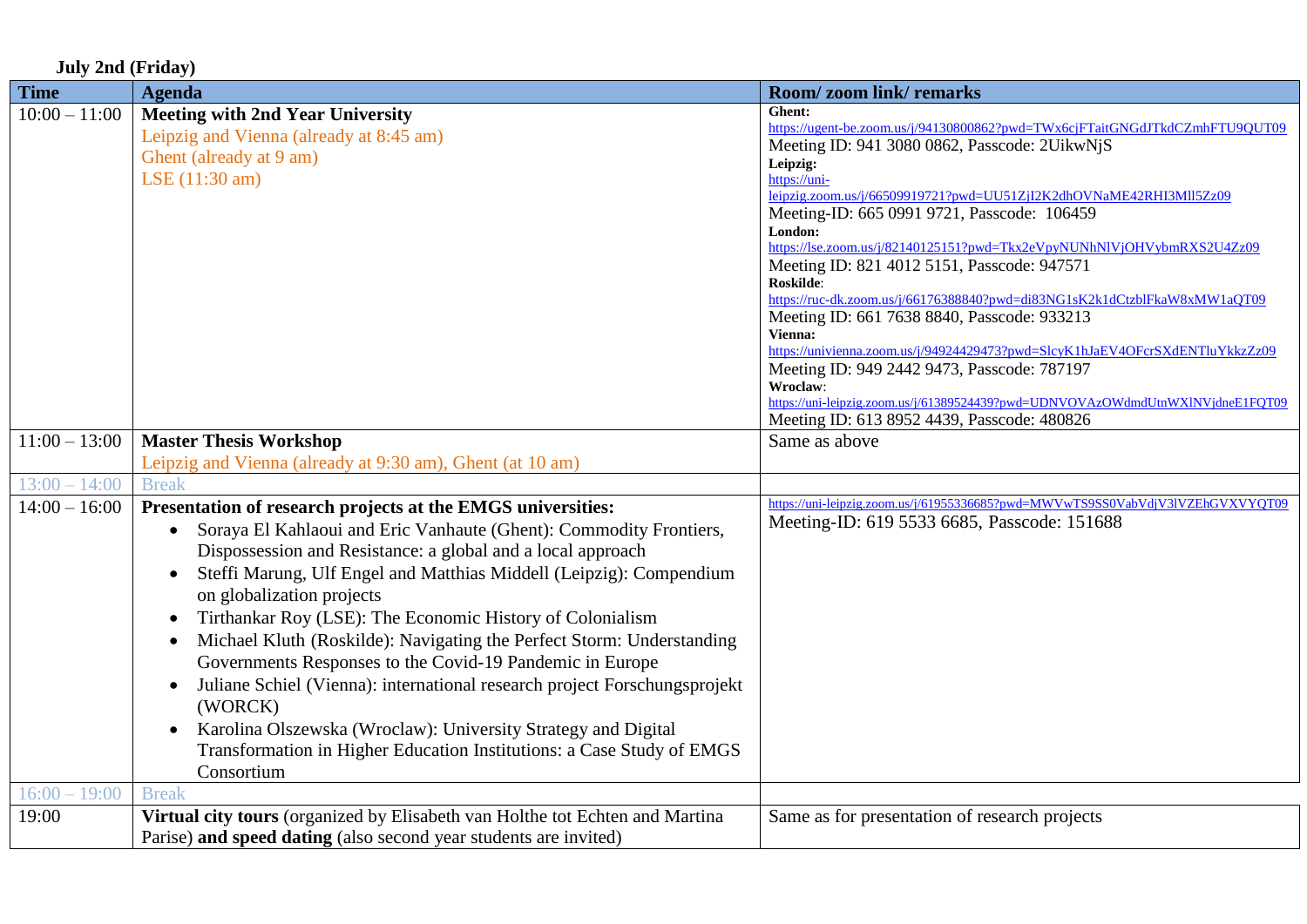## **July 3 rd (Saturday)**

| <b>Time</b>     | <b>Agenda</b>                                                                                                                                                                            | <b>Room/zoom links/remarks</b>                                                                                                                                                                                                                                                               |
|-----------------|------------------------------------------------------------------------------------------------------------------------------------------------------------------------------------------|----------------------------------------------------------------------------------------------------------------------------------------------------------------------------------------------------------------------------------------------------------------------------------------------|
| $11:00 - 12:00$ | <b>Students evaluation meeting</b>                                                                                                                                                       | https://gather.town/i/l0x2W03s                                                                                                                                                                                                                                                               |
| $12:00 - 13:00$ | <b>Break</b>                                                                                                                                                                             |                                                                                                                                                                                                                                                                                              |
| $13:00 - 16:00$ | Workshops organized by students:<br>Workshop 1: Working Group on Intersectionality<br>$\bullet$<br>Workshop 2: Finding and using academic media<br>$\bullet$                             | Workshop 1:<br>https://uni-leipzig.zoom.us/j/63431088672?pwd=WIVhZnNia3dOMzNDSWNyMUdwMGQ3UT09<br>Meeting-ID: 634 3108 8672, Passcode: 941244<br>Workshop 2:<br>https://uni-leipzig.zoom.us/j/65078623247?pwd=djBvUjZIZkhXV2lCcm5DbTdhUWhpUT09<br>Meeting-ID: 650 7862 3247, Passcode: 339813 |
| $16:00 - 19:00$ | <b>Break</b>                                                                                                                                                                             |                                                                                                                                                                                                                                                                                              |
| 19:00           | Game night "FAM-iliar Faces"<br>(organized by Sneha Arora and Rabecca Musiega)<br>Please note that it is necessary to register by July $2nd$ via:<br>https://forms.gle/nPCnYKhQXFQNYjaZA | https://uni-leipzig.zoom.us/j/63304810257?pwd=bEtUNDJIWTNsNVJWZENRTTFwdDd3Zz09<br>Meeting-ID: 633 0481 0257, Passcode: 006178                                                                                                                                                                |